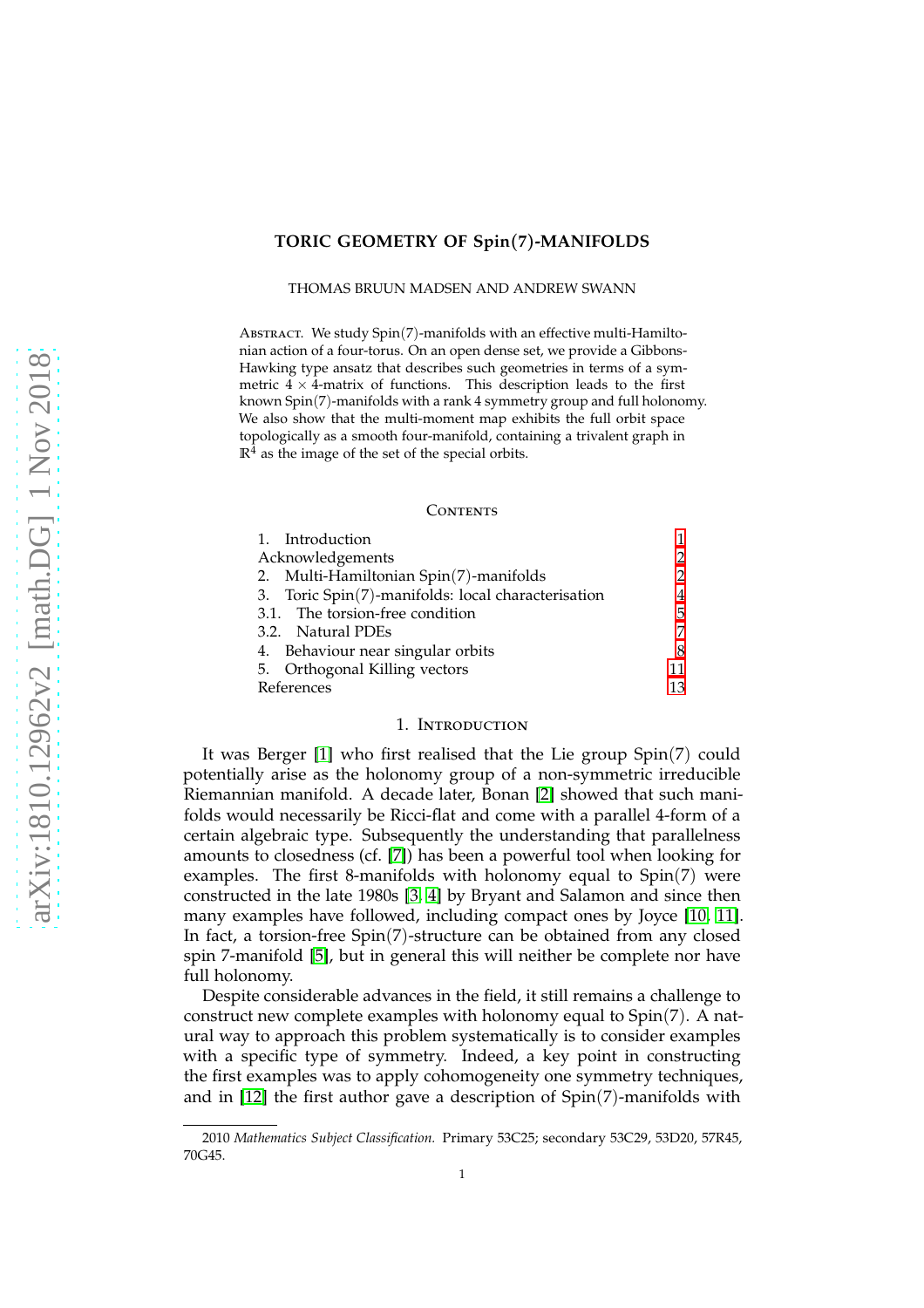*T* 3 -symmetry (these are characterised in terms of certain tri-symplectic 4 manifolds).

From a toric viewpoint, it is natural to consider Spin(7)-manifolds with a multi-Hamiltonian action of  $T^4$ , this the critical rank making the dimensions of the leaf space *M*/*T <sup>k</sup>* and the target space of the multi-moment map match. As we will see, this gives the type of behaviour we expect from toric Ricci-flat geometries (cf. [\[6,](#page-12-9) [14\]](#page-13-1)). We introduce the notion of a *toric* Spin(7)*-manifold* to be a (torsion-free) Spin(7)-manifold (*M*, Φ) that comes with an effective multi-Hamiltonian action of a rank four torus. As we explain in [§2,](#page-1-1) this implies that we have a multi-moment map  $\nu$ :  $M \to \mathbb{R}^4$ that exhibits an open dense subset  $M_0\subset M$  as a principle  $T^4$  bundle over an open subset  $\mathcal{U} \subset \mathbb{R}^4$ . On this regular part, we derive an analogue of the Gibbons-Hawking ansatz. What is needed in this case is a smooth positive definite section  $V \in \Gamma(\mathcal{U}, S^2(\mathbb{R}^4))$  satisfying a pair of PDEs. One of these is a divergence-free condition and the other is a quasi-linear elliptic second order PDE. These equations are natural when one considers differential operators that are invariant, up to scaling, under the GL(4, **R**) action resulting from changing the basis of the Lie algebra  $t^4$  of the torus *T* 4 .

In order to achieve a complete understanding of *M*, we address the behaviour near singular orbits in [§4.](#page-7-0) It turns out that the only special orbits are circles and two-tori. Describing the flat model associated with each singular orbit enables us to show that the orbit space *M*/*T* 4 is homeomorphic to a smooth 4-manifold, with a global local homeomorphism induced by the multi-moment map  $\nu$ . It also follows that the image of the singular orbits in *M*/*T* 4 consists of trivalent graphs in **R**<sup>4</sup> .

Whilst there are currently no known complete full holonomy Spin(7) manifolds with a rank four symmetry group, our approach produces the first known incomplete examples, see [§5.](#page-10-0)

<span id="page-1-0"></span>**Acknowledgements.** AFS was partially supported by the Danish Council for Independent Research | Natural Sciences project DFF - 6108-00358. Both authors partially supported by the Danish National Research Foundation grant DNRF95 (Centre for Quantum Geometry of Moduli Spaces - QGM).

# 2. Multi-Hamiltonian Spin(7)-manifolds

<span id="page-1-1"></span>Let *M* be a connected 8-manifold. A Spin(7)-structure on *M* is determined by a 4-form Φ that is pointwise linearly equivalent to the form  $\Phi_0 = e^0 \wedge \varphi_0 + \ast_{\varphi_0} \varphi_0$ , where

$$
\varphi_0 = e^{123} - e^1(e^{45} + e^{67}) - e^2(e^{46} + e^{75}) - e^3(e^{47} + e^{56});
$$

*E*<sub>0</sub>, ..., *E*<sub>7</sub> is a basis of *V*  $\cong$  **R**<sup>8</sup>, and  $e^0$ , ...,  $e^7$  is its dual basis of *V*<sup>\*</sup>. Oc casionally, we shall refer to the basis  $E_0$ , ...,  $E_7$  (and its dual) as being *adapted*.

The  $GL(V)$ -stabiliser of  $\Phi_0$  is the compact 21-dimensional Lie group  $Spin(7) \subset SO(V)$ . In fact,  $\Phi_0$  uniquely determines both the inner product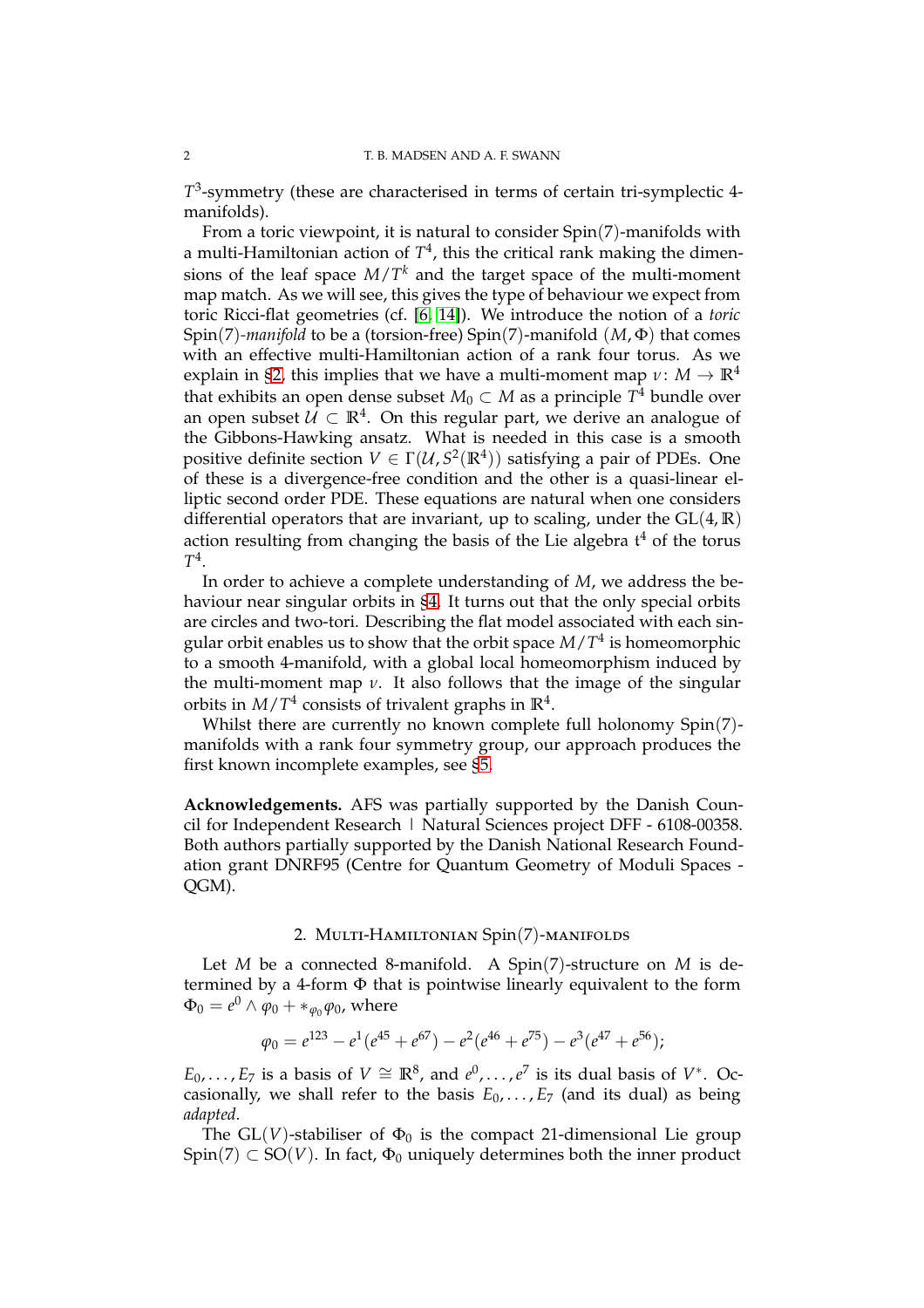$g_0 = \sum_{j=0}^7 e_j^2$  and volume element vol $_0 = e^{01234567}$  (see [\[3,](#page-12-4) [15\]](#page-13-2)). Correspondingly, Φ determines a metric *g* and a volume form on *M*.

Following standard terminology, we say that (*M*, Φ) is a Spin(7)*-manifold* if the Spin(7)-structure is torsion-free, hence the (restricted) holonomy group  $Hol_0(g)$  is contained in  $Spin(7) \subset SO(8)$ . This implies *g* is Ricci-flat. It is well-known [\[7\]](#page-12-3) that being torsion-free, in this context, is equivalent to the condition that  $\Phi$  is closed.

We are interested in Spin(7)-manifolds that come with an effective action of a four-torus *T* <sup>4</sup> on *M* that preserves Φ, hence also the metric *g*. This furnishes a a Lie algebra anti-homomorphism

$$
\xi \colon \mathbb{R}^4 \cong \mathfrak{t}^4 \to \mathfrak{X}(M). \tag{2.1}
$$

In the following, we shall occasionally use  $\zeta_p$  to denote the image of  $\zeta$  at  $p \in M$ , which is a subspace of  $T_pM$  of dimension at most 4.

**Definition 2.1** ([\[13,](#page-13-3) Def. 3.5])**.** Let *N* be a manifold equipped with a closed 4-form *α*, and *G* an Abelian Lie group acting on *N* preserving *α*. A *multimoment map* for this action is an invariant map  $\nu \colon N \to \Lambda^3 \mathfrak{g}^*$  such that

$$
d\langle v,W\rangle=\xi(W)\,\lrcorner\,\alpha,
$$

for all  $W \in \Lambda^3$  g; here  $\zeta(W) \in \Gamma(\Lambda^3 TM)$  is the unique multi-vector determined by *W* via *ξ*.

The *T* 4 -action being multi-Hamiltonian for Φ implies that Φ|Λ4*<sup>ξ</sup>* ≡ 0 (cf. [\[14,](#page-13-1) Lemma 2.5]). For  $p \in M_0$ , consider an orthonormal  $X_0, X_1, X_2, X_3 \in \xi_p$ with  $\hat{\theta}_i$ ,  $i = 0, 1, 2, 3$  dual to  $X_0, X_1, X_2, X_3$ :  $\hat{\theta}_i(X_j) = \delta_{ij}$  and  $\hat{\theta}_i(X) = 0$  for  $X \in \langle X_0, X_1, X_2, X_3 \rangle^\perp$ . Next, let us we denote by  $\alpha_i$  the 1-forms

$$
\alpha_i = (-1)^i X_j \wedge X_k \wedge X_\ell \mathbin{\lrcorner} \Phi,
$$

where  $(ijk\ell) = (0123)$ , as cyclic permutations.

As Spin(7) acts transitively on the sphere  $S^7$ , we may take  $X_0 = E_0$  at *p*. Now  $\varphi = X_0 \cup \Phi$  is a G<sub>2</sub>-form, isotropic for  $X_1, X_2, X_3$ . Our analysis of G<sub>2</sub>-forms [\[14\]](#page-13-1) shows that we may take these  $X_i$  to be  $E_5$ ,  $E_6$ ,  $E_7$  and so we get:

<span id="page-2-0"></span>
$$
\Phi = \hat{\theta}_0 \wedge \varphi + *_{\varphi} \varphi, \tag{2.2}
$$

where

$$
\varphi = \alpha_{123} + \alpha_1(\alpha_0\hat{\theta}_1 - \hat{\theta}_{23}) + \alpha_2(\alpha_0\hat{\theta}_2 - \hat{\theta}_{31}) + \alpha_3(\alpha_0\hat{\theta}_3 - \hat{\theta}_{12}),
$$
  
\n
$$
*\varphi = \hat{\theta}_{123}\alpha_0 + \alpha_{23}(\alpha_0\hat{\theta}_1 - \hat{\theta}_{23}) + \alpha_{31}(\alpha_0\hat{\theta}_2 - \hat{\theta}_{31}) + \alpha_{12}(\alpha_0\hat{\theta}_3 - \hat{\theta}_{12}).
$$

Examining the possible isotropy groups, we have the following surprisingly clean result.

**Lemma 2.2.** *Suppose T*<sup>4</sup> *acts effectively on a manifold M with* Spin(7)*-structure*  $\Phi$  so that the orbits are isotropic,  $\Phi|_{\Lambda^4 \xi_p} = 0$ . Then each isotropy group is *connected and of dimension at most two; hence trivial, a circle or T*<sup>2</sup> *.*

*Proof.* As Spin(7) has rank 3, an isotropy group for  $T<sup>k</sup>$  is of dimension at most 3. It follows that the *T* 4 -orbits are at least one-dimensional. In particular, there is always one isotropy invariant direction. Hence, the isotropy group is a subgroup of  $G_2$ . But  $G_2$  has rank 2, so the isotropy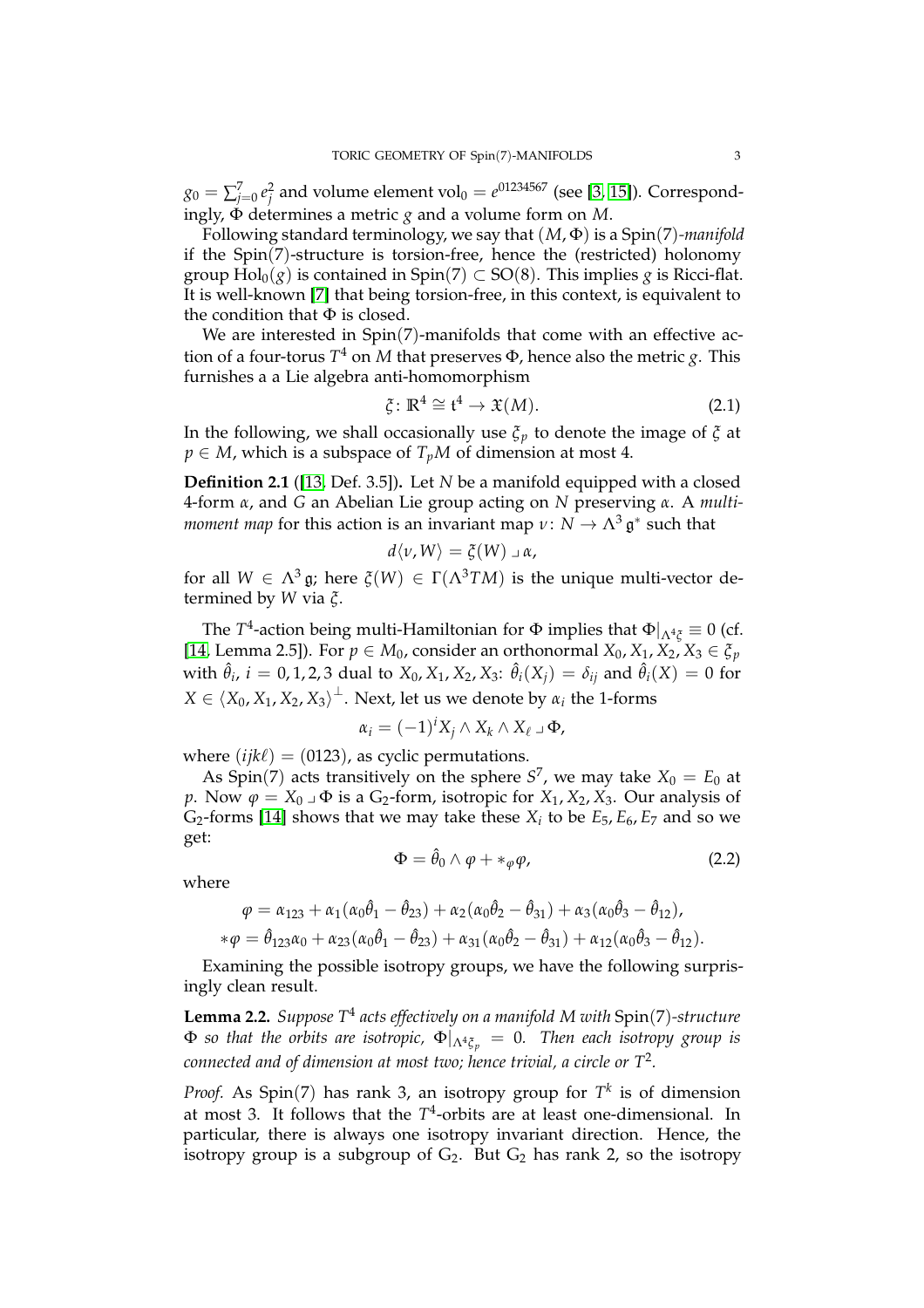group is at most 2-dimensional. Now as in [\[14\]](#page-13-1), the isotropy group is seen to be a maximal torus in  $SU(r)$ ,  $r = 1, 2, 3$ , so is connected and either trivial, a circle or  $T^2$ , as asserted.

<span id="page-3-0"></span>In particular, we have that  $M_0$  is the total space of a principal  $T^4$ -bundle.

## 3. Toric Spin(7)-manifolds: local characterisation

Following the discussion in [§2,](#page-1-1) we introduce the following terminology:

**Definition 3.1.** A *toric* Spin(7)*-manifold* is a torsion-free Spin(7)-manifold  $(M, \Phi)$  with an effective multi-Hamiltonian action of  $T<sup>4</sup>$ .

The main aim of this section is to derive a Gibbons-Hawking type ansatz  $[8, 9]$  $[8, 9]$  for toric Spin(7)-manifolds: we obtain a local form for a toric  $Spin(7)$ -structure on  $M_0$  and characterise the torsion-free condition in these terms.

So assume  $(M, \Phi)$  is a toric Spin(7)-manifold. Let  $U_0, U_1, U_2, U_3$  be infinitesimal generators for the  $T^4$ -action; these give a basis for  $\zeta_p \leqslant T_pM$ for each  $p \in M_0$ . Denote by  $\theta = (\theta_0, \theta_1, \theta_2, \theta_3)^t$  the dual basis of  $\xi_p^* \leqslant T_p^*M$ :

$$
\theta_i(U_j) = \delta_{ij}
$$
 and  $\theta(X) = 0$  for all  $X \perp U_0, U_1, U_2, U_3$ .

As shorthand notation, we shall write  $\theta_{ab}$  for  $\theta_a \wedge \theta_b$ , and so forth.

Let  $\nu = (\nu_0, \nu_1, \nu_2, \nu_3)^t$  be the associated multi-moment map; its components satisfy

$$
dv_i = (-1)^i U_j \wedge U_k \wedge U_\ell \mathbin{\lrcorner} \Phi = (-1)^i (U_j \times U_k \times U_\ell)^{\flat}, \qquad (ijk\ell) = (0123).
$$

It follows that *dν* has full rank on *M*<sup>0</sup> and induces a local diffeomorphism  $M_0/T^4 \rightarrow \mathbb{R}^4.$  We define a  $4\times 4$ -matrix  $B$  of inner products given by

$$
B_{ij}=g(U_i,U_j).
$$

On  $M_0$  we set  $V = B^{-1} = \det(B)^{-1}$  adj $(B)$ .

Using the above notation, we have the following local expression for the Spin(7)-structure:

<span id="page-3-1"></span>**Proposition 3.2.** *On M*<sub>0</sub>*, the* 4*-form*  $\Phi$  *is* 

$$
\Phi = \det(V) \underset{\text{ijk}\ell}{\mathbf{C}} (-1)^{i} \theta_{i} \wedge dv_{jk\ell} + \underset{\text{ijk}\ell}{\mathbf{C}} (-1)^{\ell} \theta_{ijk} \wedge dv_{\ell}
$$

$$
+ \frac{1}{2 \det(V)} (dv^{t} \operatorname{adj}(V) \theta)^{2}.
$$

*The associated* Spin(7)*-metric is given by*

<span id="page-3-2"></span>
$$
g = \frac{1}{\det(V)} \theta^t \operatorname{adj}(V) \theta + d v^t \operatorname{adj}(V) dv.
$$
 (3.1)

*Proof.* We start by choosing an auxiliary symmetric matrix  $A > 0$  such that  $A^2 = B^{-1} = V$  which is possible as *B* is positive definite. Then we set  $X_i = \sum_{j=0}^3 A_{ij} U_j$  and observe that

$$
g(X_i, X_j) = (ABA)_{ij} = (A^2B)_{ij} = \delta_{ij},
$$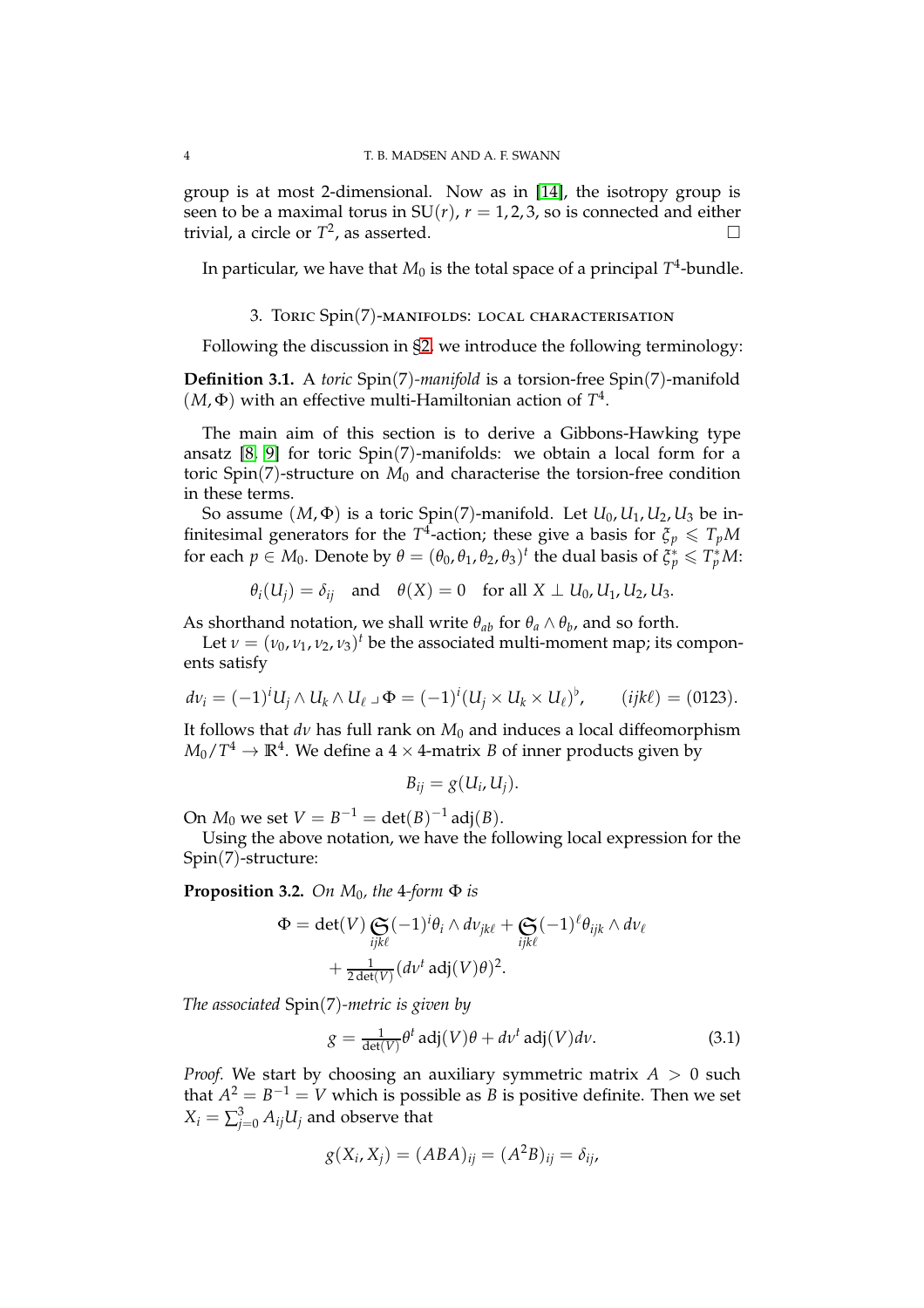showing that the quadruplet  $(X_0, X_1, X_2, X_3)$  is orthonormal. It follows that we can apply the formula  $(2.2)$  for  $\Phi$ . Explicitly,

$$
\Phi = \hat{\theta}_0 \wedge \alpha_{123} - \hat{\theta}_1 \wedge \alpha_{230} + \hat{\theta}_2 \wedge \alpha_{301} - \hat{\theta}_3 \wedge \alpha_{012} \n+ \hat{\theta}_{123} \wedge \alpha_0 - \hat{\theta}_{230} \wedge \alpha_1 + \hat{\theta}_{301} \wedge \alpha_2 - \hat{\theta}_{012} \wedge \alpha_3 \n- \hat{\theta}_{01} \wedge \alpha_{01} - \hat{\theta}_{02} \wedge \alpha_{02} - \hat{\theta}_{30} \wedge \alpha_{30} \n- \hat{\theta}_{23} \wedge \alpha_{23} - \hat{\theta}_{31} \wedge \alpha_{31} - \hat{\theta}_{12} \wedge \alpha_{12}.
$$
\n(3.2)

<span id="page-4-1"></span>We make the identification  $\mathbb{R}^4 \cong \Lambda^3 \mathbb{R}^4$  via contraction with the standard volume form. Then by letting  $\Lambda^3 A$  denote the induced action of *A* on  $\Lambda^3 \mathbb{R}^4$ , we get the identity

$$
\Lambda^3 A = \det(A) A^{-1}.
$$

As a result, we get

$$
\alpha = (\Lambda^3 A) d\nu
$$
 and  $\hat{\theta} = A^{-1}\theta = \frac{1}{\det(A)}(\Lambda^3 A)\theta$ .

The asserted formula for  $\Phi$  then follows as the first line of [\(3.2\)](#page-4-1) equals  $\det(V)$   $\mathfrak{S}_{ijk\ell}(-1)^i\theta_i\wedge d\nu_{jk\ell}$ , the second line reads  $\mathfrak{S}_{ijk\ell}(-1)^{\ell}\theta_{ijk}\wedge d\nu_{\ell}$  and the third line may be expressed as  $\frac{1}{2 \det(V)} (dv^t \text{ adj}(V) \theta)^2$ .

Now the expression from the metric follows by direct computation:

$$
g = \hat{\theta}^t \hat{\theta} + \alpha^t \alpha = (A^{-1}\theta)^t A^{-1} \theta + (\Lambda^2 A d\nu)^t \Lambda^2 A d\nu
$$
  
=  $\theta^t \left( \frac{1}{\det(V)} \operatorname{adj}(V) \right) \theta + d\nu^t \operatorname{adj}(V) d\nu.$ 

We remark that there is a natural action of  $GL(4, \mathbb{R})$ , corresponding to changing basis of  $t^4$ . This action can be useful when looking for invariants, up to scaling, and may also be used to simplify arguments as it allows us to assume that *V* is diagonal or the identity matrix at a given point, assuming only the  $\mathbb{R}^4 = T^4$  action is of relevance.

<span id="page-4-0"></span>3.1. **The torsion-free condition.** The Spin(7)-structure featuring in Proposition [3.2](#page-3-1) is generally not torsion-free. To address this, we need to compute *d*Φ, which involves determining the exterior derivative of *θ*. By our observations in [§2,](#page-1-1) we may think of  $\theta$  as a connection 1-form and its exterior derivative

$$
d\theta = \omega = (\omega_0, \omega_1, \omega_2, \omega_3)^t
$$

is therefore a curvature 2-form (and so represents an integral cohomology class). In terms of our parameterisation for the base space, via the multimoment map, we can express the curvature components of *ω* as

$$
\omega_{\ell}=\sum_{0\leqslant i
$$

We collect the curvature coefficients in four skew  $4 \times 4$  matrices  $Z_\ell = (z^{ij}_\ell).$ 

Closedness of  $\Phi$  implies that the curvature matrices  $Z_{\ell}$  are determined via *V* and *dV*. In addition, the following equations must hold

<span id="page-4-2"></span>
$$
\sum_{i=0}^{3} \frac{\partial V_{ij}}{\partial v_i} = 0, \qquad j = 0, 1, 2, 3. \tag{3.3}
$$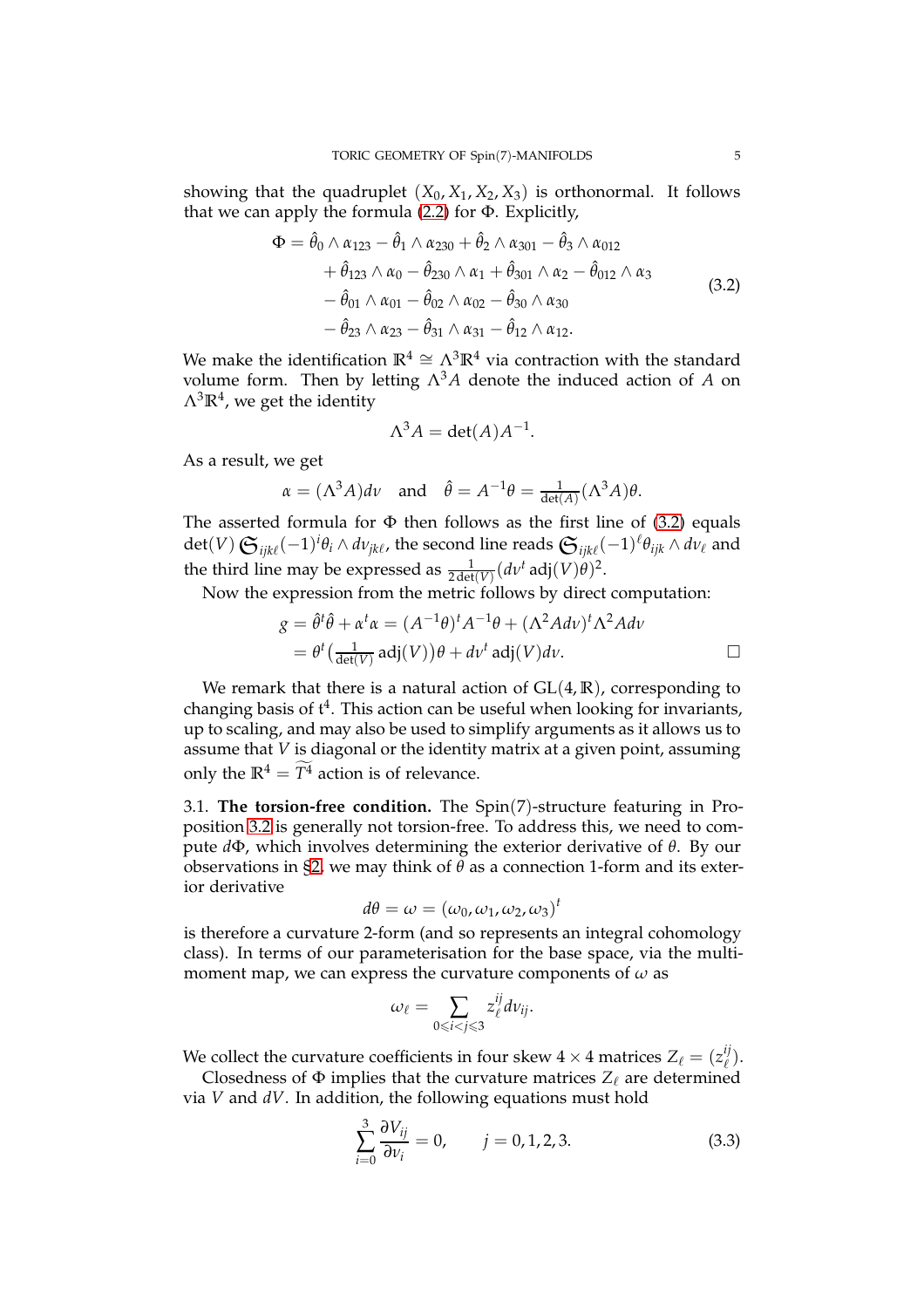We refer to this first order underdetermined elliptic PDE system as the 'divergence-free' condition.

The explicit expressions for the curvature coefficients are

<span id="page-5-0"></span>
$$
z_{\ell}^{\ell i} = \sum_{p=0}^{3} V_{pj} \frac{\partial V_{\ell k}}{\partial v_p} - V_{pk} \frac{\partial V_{\ell j}}{\partial v_p},
$$
(3.4)

$$
z_{\ell}^{ij} = V_{\ell k} \frac{\partial V_{\ell i}}{\partial v_i} + V_{\ell k} \frac{\partial V_{\ell j}}{\partial v_j} + V_{\ell k} \frac{\partial V_{\ell k}}{\partial v_k} + \sum_{p=0}^{3} V_{\ell p} \frac{\partial V_{\ell k}}{\partial v_p} - V_{ik} \frac{\partial V_{\ell \ell}}{\partial v_i} - V_{jk} \frac{\partial V_{\ell \ell}}{\partial v_j} - V_{kk} \frac{\partial V_{\ell \ell}}{\partial v_k},
$$
\n(3.5)

where if  $\ell = 0$  then  $(ijk) = (123)$ ; if  $\ell = 1$  then  $(ijk) = (320)$ ; if  $\ell = 2$  then  $(ijk) = (013)$ ; if  $\ell = 3$  then  $(ijk) = (021)$ .

There are exactly 10 additional equations, arising from the condition  $d\omega = 0$ . Using [\(3.3\)](#page-4-2), these equations can be expressed in the form of a second order quasilinear elliptic PDE without zeroth order terms:

<span id="page-5-2"></span><span id="page-5-1"></span>
$$
L(V) + Q(dV) = 0.
$$
 (3.6)

In the above, the operator *L* is given by:

$$
L=\sum_{i,j=0}^3 V_{ij}\frac{\partial^2}{\partial v_i\partial v_j}.
$$

So *L* has the same principal symbol as the Laplacian for the metric  $dv<sup>t</sup>Bdv$ , which is conformally the same as the restriction of the  $Spin(7)$ -metric  $(3.1)$ to the horizontal space.

The operator  $Q$  is the quadratic form in  $dV$  that is given explicitly by

$$
Q(dV)_{ii} = -2 \frac{\partial V_{ij}}{\partial v_i} \frac{\partial V_{ii}}{\partial v_j} - 2 \left( \frac{\partial V_{ij}}{\partial v_j} \right)^2 - 2 \frac{\partial V_{ik}}{\partial v_i} \frac{\partial V_{ii}}{\partial v_k} - 2 \frac{\partial V_{ij}}{\partial v_k} \frac{\partial V_{ki}}{\partial v_j} - 2 \frac{\partial V_{ij}}{\partial v_j} \frac{\partial V_{ki}}{\partial v_k} - 2 \left( \frac{\partial V_{ik}}{\partial v_k} \right)^2 - 2 \frac{\partial V_{ii}}{\partial v_\ell} \frac{\partial V_{\ell i}}{\partial v_i} - 2 \frac{\partial V_{ij}}{\partial v_\ell} \frac{\partial V_{\ell i}}{\partial v_j} - 2 \frac{\partial V_{ik}}{\partial v_\ell} \frac{\partial V_{\ell i}}{\partial v_k} - 2 \frac{\partial V_{ij}}{\partial v_j} \frac{\partial V_{\ell i}}{\partial v_\ell} - 2 \frac{\partial V_{ik}}{\partial v_k} \frac{\partial V_{\ell i}}{\partial v_\ell} - 2 \left( \frac{\partial V_{i\ell}}{\partial v_\ell} \right)^2,
$$

where  $(ijk\ell) = (0123)$ , and

 $Q(\textit{div})$ 

$$
\begin{split} &\frac{\partial V_{ij}}{\partial v_i}\frac{\partial V_{ji}}{\partial v_j}+\frac{\partial V_{ij}}{\partial v_i}\frac{\partial V_{ik}}{\partial v_k}+\frac{\partial V_{ij}}{\partial v_i}\frac{\partial V_{i\ell}}{\partial v_\ell}+\frac{\partial V_{ij}}{\partial v_j}\frac{\partial V_{jk}}{\partial v_k}+\frac{\partial V_{ij}}{\partial v_j}\frac{\partial V_{j\ell}}{\partial v_\ell}-\frac{\partial V_{ij}}{\partial v_k}\frac{\partial V_{k\ell}}{\partial v_i}\\ &-\frac{\partial V_{ij}}{\partial v_\ell}\frac{\partial V_{\ell i}}{\partial v_i}-\frac{\partial V_{ii}}{\partial v_j}\frac{\partial V_{jj}}{\partial v_i}-\frac{\partial V_{ik}}{\partial v_j}\frac{\partial V_{jj}}{\partial v_k}-\frac{\partial V_{i\ell}}{\partial v_j}\frac{\partial V_{jj}}{\partial v_\ell}-\frac{\partial V_{ii}}{\partial v_k}\frac{\partial V_{jk}}{\partial v_i}-\frac{\partial V_{ij}}{\partial v_k}\frac{\partial V_{jk}}{\partial v_j}\\ &-\frac{\partial V_{ik}}{\partial v_k}\frac{\partial V_{jk}}{\partial v_k}-\frac{\partial V_{i\ell}}{\partial v_k}\frac{\partial V_{jk}}{\partial v_\ell}-\frac{\partial V_{ii}}{\partial v_\ell}\frac{\partial V_{j\ell}}{\partial v_i}-\frac{\partial V_{ij}}{\partial v_\ell}\frac{\partial V_{j\ell}}{\partial v_j}-\frac{\partial V_{ik}}{\partial v_\ell}\frac{\partial V_{j\ell}}{\partial v_k}-\frac{\partial V_{ik}}{\partial v_\ell}\frac{\partial V_{j\ell}}{\partial v_\ell},\end{split}
$$

where  $i, j, k, \ell \in \{0, 1, 2, 3\}$  are distinct numbers.

In summary, we see that the torsion-free condition determines the curvature matrices  $Z_\ell$  together with four first order equations and ten second order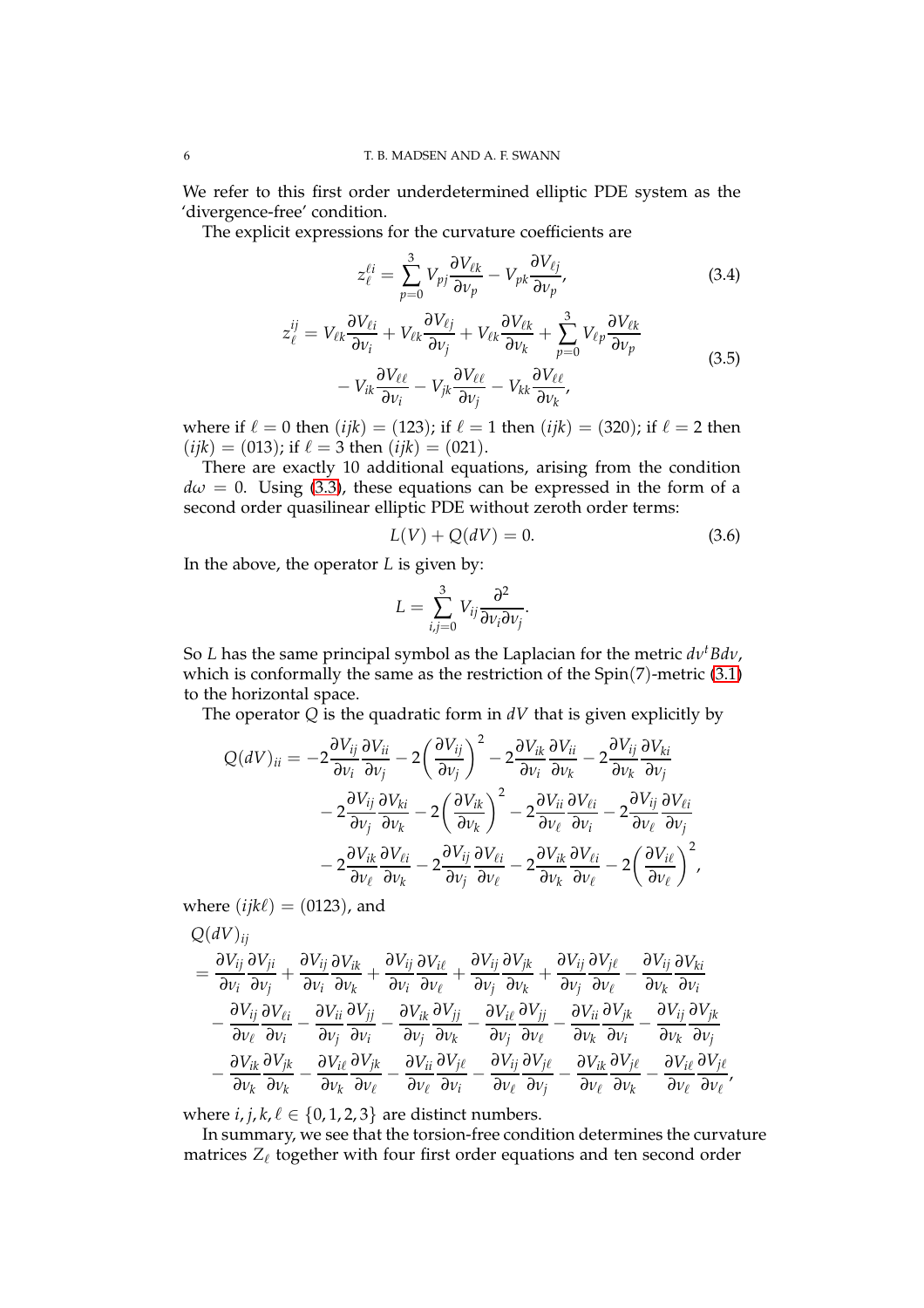equations. Hence, we have the following way to locally characterise toric Spin(7)-manifolds.

**Theorem 3.3.** *Any toric* Spin(7)*-manifold can be expressed in the form of Proposition [3.2](#page-3-1) on the open dense subset of principal orbits for the T*<sup>4</sup> *-action.*

Conversely, given a principal T<sup>4</sup>-bundle over an open subset  $\mathcal{U} \subset \mathbb{R}^4$ , paramet*erised by*  $\nu = (\nu_0, \nu_1, \nu_2, \nu_3)$ , together with  $V \in \Gamma(\mathcal{U}, S^2(\mathbb{R}^4))$  that is positive def*inite at each point. Then the total space comes equipped with a* Spin(7)*-structure of the form given in Proposition [3.2.](#page-3-1) This structure is torsion-free, hence toric, if and only if the curvature matrices*  $Z_\ell$  *are determined by V via* [\(3.4\)](#page-5-0) *and* [\(3.5\)](#page-5-1)*, respectively, and V satisfies the divergence-free condition* [\(3.3\)](#page-4-2) *together with the quasilinear second order elliptic system* [\(3.6\)](#page-5-2)*.*

To conclude this section, we remark that it is possible to integrate the divergence-free equations [\(3.3\)](#page-4-2) to obtain a potential. However, the correspondence is not elliptic.

**Proposition 3.4.** *Assume that*  $V \in \Gamma(\mathcal{U}, S^2(\mathbb{R}^4))$  *satisfies the divergence-free* equations [\(3.3\)](#page-4-2), with  $\mathcal{U} \subset \mathbb{R}^4$  simply connected. Then there exists a matrix func*tion*  $A \in \Gamma(\mathcal{U}, M_6(\mathbb{R}))$  *whose second derivatives determine V. More precisely,*  $i$ ndexing  $\mathbb{R}^6 = \Lambda^2 \mathbb{R}^4$  by  $ij = i \wedge j$ , for  $i, j \in \{0, 1, 2, 3\}$ , there is an  $A_{ij, k\ell}$ *satisfying*  $A_{ij,*k\ell} = A_{k\ell,*ij}$  *such that* 

<span id="page-6-1"></span>
$$
V_{ab} = \sum_{k,\ell=0}^{3} \frac{\partial^2 A_{ak, *b\ell}}{\partial v_k \partial v_\ell}.
$$
 (3.7)

*Proof.* We begin by noting that the divergence-free equation can be written more concisely as

$$
d*_4(Vd\nu)=0,
$$

where  $\nu = (\nu_0, \nu_1, \nu_2, \nu_3)^t$  and  $*_4$  is the flat Hodge star operator with respect to the *ν*-coordinates. As  $U$  is simply connected, we deduce that  $*_4Vdv$  is exact, i.e.,

$$
Vdv = *_4d(W\kappa)
$$

for some  $W \in \Gamma(U, M_{4 \times 6}(\mathbb{R}))$  and  $\kappa = (dv_{01}, dv_{02}, \dots, dv_{23})^t$ .

Now, using the symmetry of *V*, we find that  $\widetilde{W} \in \Gamma(\mathcal{U}, M_{6 \times 4}(\mathbb{R}))$  given by  $W_{pq,i} = W_{q,*pi} - W_{p,*qi}$  satisfies:

$$
d*_4(Wd\nu)=0.
$$

Note  $2W_{i,*pq} = W_{pq,i} - W_{qi,p} - W_{ip,q}$  so *W* determines *W* uniquely. As before, the differential equation can be integrated. Indeed, we can find a section  $A \in \Gamma(\mathcal{U}, M_6(\mathbb{R}))$  such that  $\widetilde{W}dv = *_4 d(A\kappa)$ .

In conclusion, *V* can be expressed in terms of the second derivatives of the entries of *A*, with the explicit expressions given by [\(3.7\)](#page-6-1).

<span id="page-6-0"></span>3.2. **Natural PDEs.** We have already remarked that in our description of toric  $Spin(7)$ -manifolds there is an action of  $GL(4,\mathbb{R})$  corresponding to a different choice of generators for  $t^4 \cong \mathbb{R}^4$ . As for toric G<sub>2</sub>-manifolds (cf. [\[14,](#page-13-1) §3.2]), this action furnishes a way of approaching equation [\(3.6\)](#page-5-2), by understanding how the operators *L* and *Q* transform under GL(4, **R**).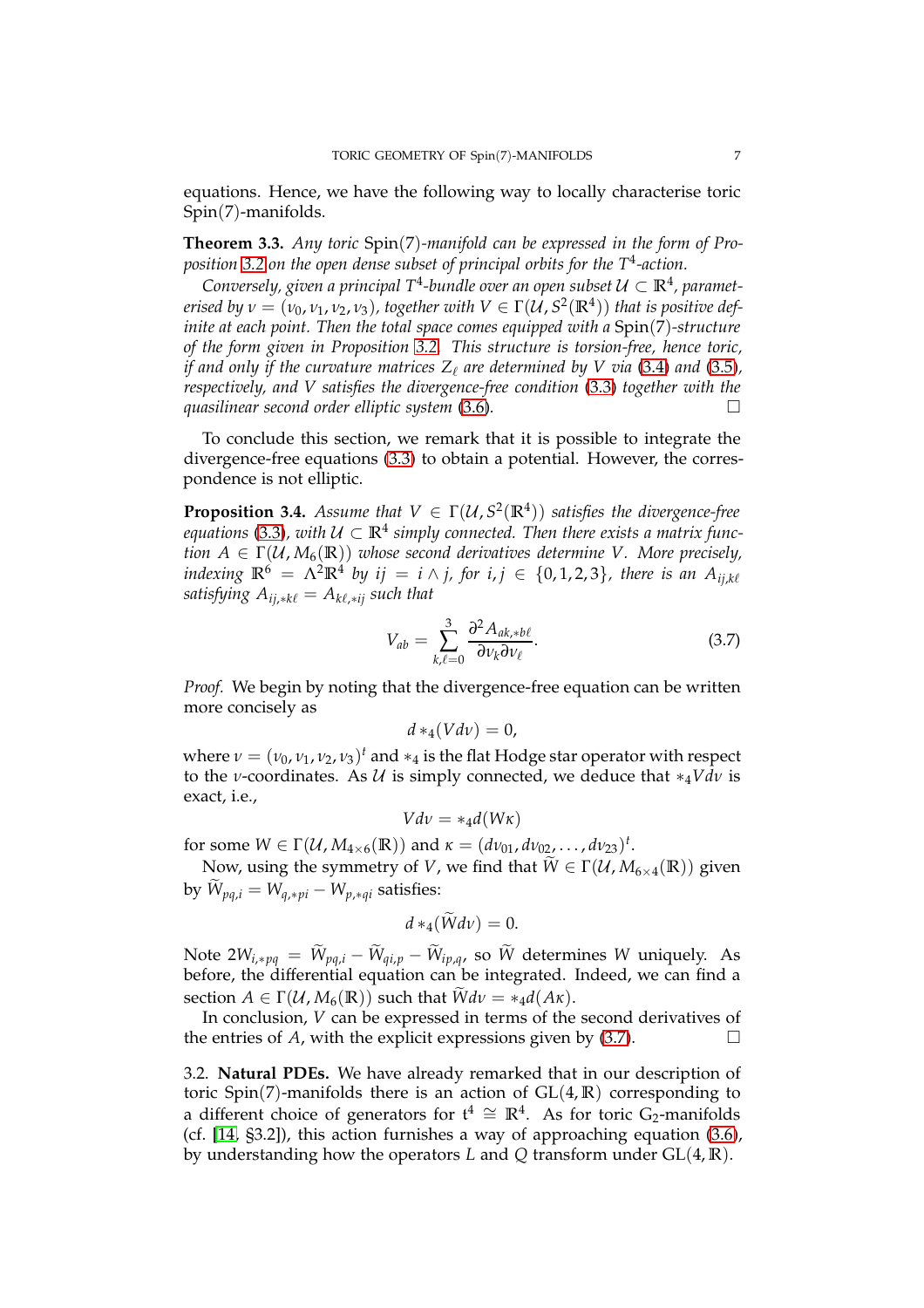It is useful use the identification  $GL(4, \mathbb{R}) \cong (\mathbb{R} \times \times SL(4, \mathbb{R}))/\mathbb{Z}_2$ , where  $\mathbb{Z}_2$  is generated by  $-1_4$ , and accordingly express irreducible representations as  $\ell^k \Gamma_{a,b,c}$ , where  $\Gamma_{a,b,c}$  is an irreducible representation of  $SL(4,\mathbb{R})$ , and  $\ell$  is the standard one-dimensional representation of  $\mathbb{R}^{\times} \to \mathbb{R} \setminus \{0\}$ :  $t \mapsto t$ . As an example, this means that we have for  $p \in M_0$  that  $\xi_p =$  $\ell^1 \Gamma_{0,0,1}.$ 

Now let  $U = (\mathbb{R}^4)^* = \ell^{-1} \Gamma_{1,0,0}$ , viewed as a representation of GL(4,  $\mathbb{R}$ ). Then  $V \in S^2(U) = \ell^{-2} \Gamma_{2,0,0}$ . The collection of first order partial derivatives  $V^{(1)}\,=\, (V_{ij,k})\,=\, (\partial V_{ij}/\partial \nu_k)$  is then an element of  $S^2(U)\otimes \ell^{-4}U^*\,=\,$  $\ell^{-5}\Gamma_{2,0,0}\otimes\Gamma_{0,0,1}$ , since dv transforms as an element of  $\Lambda^{3}U^{*}=\ell^{3}\Gamma_{1,0,0}=$  $\ell^4 U$ . This tensor product decomposes as

$$
S^2(U) \otimes \ell^{-4}U^* = \ell^{-5}\Gamma_{1,0,0} \oplus \ell^{-5}\Gamma_{2,0,1},
$$

with the projection to  $\Gamma_{1,0,0}$  being given by the contraction  $S^2(\Gamma_{1,0,0})$   $\otimes$  $\Gamma_{0,0,1} \rightarrow \Gamma_{1,0,0}$ , and  $\Gamma_{2,0,1}$  denoting the kernel of this map. The divergence-free equation [\(3.3\)](#page-4-2) simply says that this contraction is zero, and so  $V^{(1)}$   $\in$  $\ell^{-5}\Gamma_{2,0,1}.$ 

The operator  $Q$  is a symmetric quadratic operator on  $V^{(1)}$  with values in  $S^2(U)$ . Hence, we may think of  $Q(dV)$  as an element of the space  $\ell^8 S^2(\Gamma_{2,0,1})^* \otimes S^2(\Gamma_{1,0,0})$ . This space contains exactly one submodule that is trivial as an SL(4,  $\mathbb{R}$ )-module, since  $S^2(\Gamma_{1,0,0})^*$  is a submodule of  $S^2(\Gamma_{2,0,1})^*$ . Direct computations show that  $Q(dV)$  belongs to  $\ell^8$ .

In a similar way, we can address the second order terms in [\(3.6\)](#page-5-2). We  $h$ ave  $V^{(2)} = (V_{ij,k\ell}) \in R = (S^2(U) \otimes S^2(\ell^{-4}U^*)) \cap (\ell^{-8} \Gamma_{2,0,1} \otimes \Gamma_{0,0,1}) =$  $\ell^{-8}\Gamma_{1,0,1} + \ell^{-8}\Gamma_{2,0,2}$ . Now,  $L(V)$  is built from a product of *V* with  $V^{(2)}$  and takes values in  $S^2(U)$ . So  $L(V) \in S^2(U)^* \otimes R^* \otimes S^2(U)$ . In this case, there are two submodules isomorphic to  $\ell^8$ , but only one that appears in  $L(V)$ , corresponding to the contractions

$$
\overline{S^2(U^*)\otimes (S^2(U^*)\otimes S^2(\ell^4U))\otimes S^2(U)}\to \ell^8.
$$

Contracting in this way seems to be the more natural choice.

Summing up the above discussion, *L* and *Q* are preserved up to scale by the GL(4, **R**) change of basis, and this specifies *Q* uniquely. This is completely analogous to what happens in the  $G_2$  setting (see [\[14,](#page-13-1) Prop. 3.7]).

**Proposition 3.5.** *Under the action of* GL(4, **R**)*, L*(*V*) *and Q*(*dV*) *transform as elements of* ℓ 8 *. Moreover, up to scaling, Q is the unique S*<sup>2</sup> (*U*)*-valued quadratic form in dV with this property.*

## 4. Behaviour near singular orbits

<span id="page-7-0"></span>We now want to address the singular behaviour of toric Spin(7)-manifolds. As non-trivial stabilisers, we have tori of dimension 2 or 1.

For a two-dimensional stabiliser, the flat model is  $M = T^2 \times \mathbb{C}^3$ , with local coordinates  $(x, y)$  on  $T^2 = \mathbb{R}^2 / 2\pi \mathbb{Z}^2$ ,  $z_j = x_j + iy_j$  on  $\mathbb{C}^3$ . Putting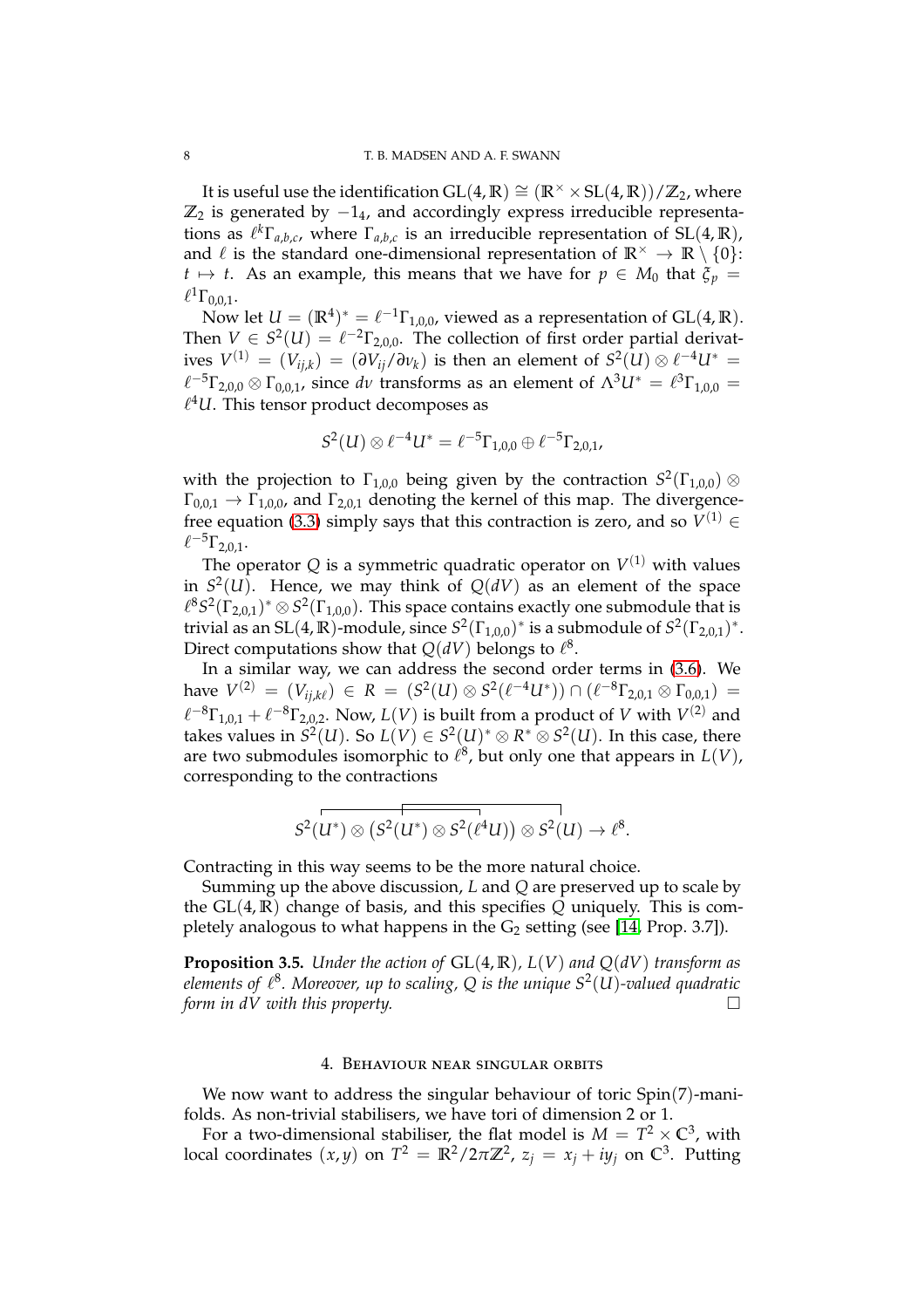$e^{0} = dx$ , and using the standard  $\varphi$  on  $S^{1} \times \mathbb{C}^{3}$  as in [\[14\]](#page-13-1), we have

$$
\Phi = \frac{i}{2} dx \wedge dy \wedge (dz_1 \wedge d\overline{z}_1 + dz_2 \wedge d\overline{z}_2 + dz_3 \wedge d\overline{z}_3)
$$
  
+  $dx \wedge \text{Re}(dz_1 \wedge dz_2 \wedge dz_3)$   
-  $dy \wedge \text{Im}(dz_1 \wedge dz_2 \wedge dz_3) - \frac{1}{8}(dz_1 \wedge d\overline{z}_1 + dz_2 \wedge d\overline{z}_2 + dz_3 \wedge d\overline{z}_3)^2$ 

with Killing vector fields

$$
U_0 = \frac{\partial}{\partial x}, \quad U_1 = \frac{\partial}{\partial y}, \quad U_2 = 2 \operatorname{Re} \left( i \left( z_1 \frac{\partial}{\partial z_1} - z_3 \frac{\partial}{\partial z_3} \right) \right),
$$

$$
U_3 = 2 \operatorname{Re} \left( i \left( z_2 \frac{\partial}{\partial z_2} - z_3 \frac{\partial}{\partial z_3} \right) \right)
$$

generating the *T* <sup>4</sup> action. The components of the corresponding multimoment map are:

$$
\nu_0 = \text{Im}(z_1 z_2 z_3), \quad \nu_1 = \text{Re}(z_1 z_2 z_3),
$$
  

$$
\nu_2 = -\frac{1}{2}(|z_2|^2 - |z_3|^2), \quad \nu_3 = \frac{1}{2}(|z_1|^2 - |z_3|^2).
$$

For one-dimensional stabiliser the flat model is  $M = (T^3 \times \mathbb{R}) \times \mathbb{C}^2$ , with local coordinates  $x_1, x_2, x_3, u$  for  $T^3 \times \mathbb{R}$  and  $(z, w)$  for  $\mathbb{C}^2$ ,

$$
\Phi = dx_1 \wedge dx_2 \wedge dx_3 \wedge du
$$
  
+  $(dx_2 \wedge dx_3 - dx_1 \wedge du) \wedge \frac{i}{2}(dz \wedge d\overline{z} + dw \wedge d\overline{w})$   
-  $dx_1 \wedge \text{Re}((dx_2 - idx_3) \wedge dz \wedge dw)$   
+  $du \wedge \text{Im}((dx_2 - idx_3) \wedge dz \wedge dw)$   
+  $\frac{1}{8}(dz \wedge d\overline{z} + dw \wedge d\overline{w})^2$ ,

with vector fields

$$
U_0 = \frac{\partial}{\partial x_1}, \quad U_1 = \frac{\partial}{\partial x_2}, \quad U_2 = \frac{\partial}{\partial x_3},
$$

$$
U_3 = -2 \operatorname{Re} \left( i \left( z \frac{\partial}{\partial z} - w \frac{\partial}{\partial w} \right) \right).
$$

In this case, the multi-moment map  $\nu = (\nu_0, \nu_1, \nu_2, \nu_3)$  has

$$
v_0 = \frac{1}{2}(|z|^2 - |w|^2), \quad v_1 = -\operatorname{Re}(zw), \quad v_2 = -\operatorname{Im}(zw), \quad v_3 = -u.
$$

Now let us consider a general Spin(7)-manifold *M* with multi-Hamiltonian  $T^4$ -action. Suppose  $p \in M$  is a point with stabiliser  $T^2$ . As Spin(7) acts transitively on the space of two-dimensional subspaces in  $\mathbb{R}^8$ , we may identify  $T_pM$  with  $\mathbb{R}^2 \times \mathbb{C}^3 = T_0(T^2 \times \mathbb{C}^3)$  in such a way that the Spin(7)forms agree at this point.

The exponential map of *M* at *p* identifies a neighbourhood of  $0 \in$  $T_0(T^2 \times \bar{\mathbb{C}}^3)$  equivariantly with a neighbourhood of  $p \in M$ . We may then choose our identifications so that  $(U_2)_p = 0 = (U_3)_p$ ,  $(\nabla U_2)_p =$ diag( $i, 0, -i$ ) and  $(\nabla U_3)_p = \text{diag}(0, i, -i)$ , both in  $\mathfrak{su}(3)$ . Now note that spin(7) contains  $\mathfrak{su}(4)$  as a subalgebra and that  $\mathfrak{spin}(7) \cong \mathfrak{su}(4) + W$ , where  $W \otimes \mathbb{C} \cong \Lambda^2 \mathbb{C}^4$ . It follows that the diagonal maximal torus  $\mathfrak{t}^2$  in su(3) ⊂ su(4) has all weights on *W* ⊗ **C** non-zero and that the centraliser of  $t^2$  in  $\mathfrak{spin}(7)$  is just the diagonal maximal torus of  $\mathfrak{su}(4)$ . For any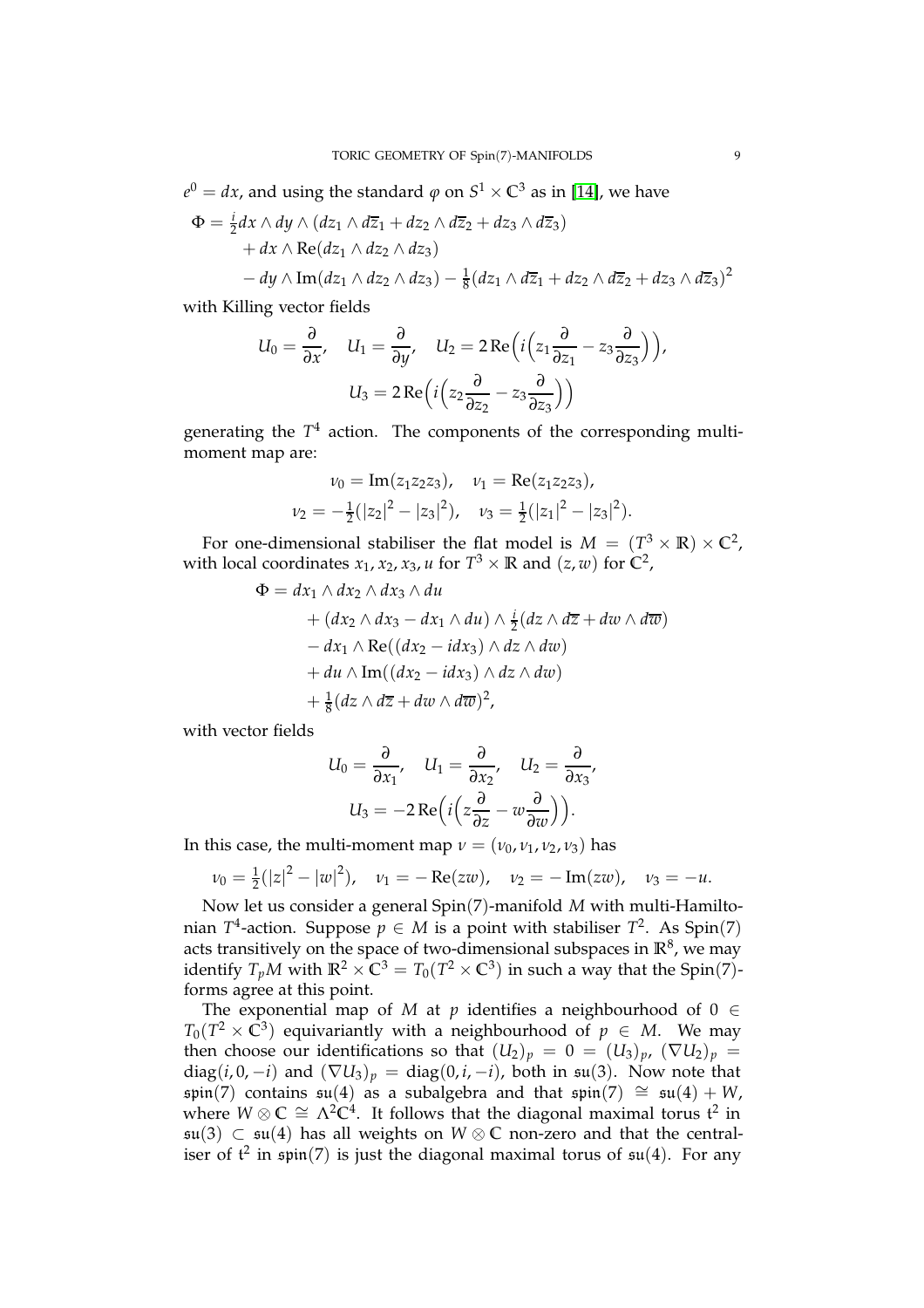*U* generating  $T^4$  / Stab $(p) \cong T^2$ , we have  $(\nabla U)_p$  is an element of  $\mathfrak{spin}(7)$ commuting with both  $(\nabla U_2)_p$  and  $(\nabla U_3)_p$ , cf. [\[14,](#page-13-1) §4.2.1]. Thus there exist *a*, *b* ∈ **R** such that  $(\nabla(U + aU_2 + bU_3))_p$  is proportional to diag(−3*i*, *i*, *i*, *i*). It follows that we can choose  $U_0$  and  $U_1$  so that at  $p$  they are orthonormal,  $(\nabla U_0)_p = c \operatorname{diag}(-3i, i, i, i)$ ,  $c \in \mathbb{R}$ , and  $(\nabla U_1)_p = 0$ . But we have

$$
0 = [U_0, U_1]_p = (\nabla_{U_0} U_1)_p - (\nabla_{U_1} U_0)_p = 0 + 3ciU_1 = -3cU_0,
$$

which implies that *c* = 0. Hence,  $(\nabla U_0)_p = 0$  too.

Computing covariant derivatives as in [\[14\]](#page-13-1), we now have that  $\nabla^m U_i$ agrees with the flat model at *p* for

$$
(m,j) \in (\{0,1\} \times \{0,1\}) \cup (\{0,1,2\} \times \{2,3\}),
$$

and is zero for  $(m, j) \in (\{1\} \times \{0, 1\}) \cup (\{0, 2\} \times \{2, 3\})$ . Thus  $\nabla^m v_i$ , which is a sum of terms  $\Phi(\nabla^{m_1}U_j, \nabla^{m_2}U_k, \nabla^{m_3}U_\ell, \cdot)$  with  $m = 1 + m_1 + m_2 + m_3$ , agrees with the flat model at *p* for

$$
(m,i) \in (\{0,1,2,3,4\} \times \{0,1\}) \cup (\{0,1,2,3\} \times \{2,3\})
$$

This exactly matches the degree of agreement we have in the  $G_2$ -case, and we can apply the analysis of [\[14,](#page-13-1) §4.4] to conclude that the multi-moment map induces a local homeomorphism of the quotient.

Let us now turn to the case when  $p \in M$  has a stabiliser of dimension one. Let  $U_3$  be a generator for the stabiliser  $S^1$ . Let  $U_0, U_1, U_2$  be any three vector fields generated by the  $T^4$ -action, with the property that they are orthonormal at *p*. Then the triple-cross product  $(U_0 \times U_1 \times U_2)_p$  is an invariant unit vector in  $T_pM$  that is orthogonal to the orbit. As  $Spin(7)$ acts transitively on three-dimensional subspaces of  $\mathbb{R}^8$  we may identify  $T_pM$  with  $(\mathbb{R}^3 \times \mathbb{R}) \times \mathbb{C}^2 = T_0(T^3 \times \mathbb{R}) \times \bar{\mathbb{C}}^2$  in such a way that  $(\nabla U_3)_p$ acts as diag( $i, -i$ )  $\in$   $\mathfrak{su}(2)$  and the Spin(7)-forms agree at *p*. We have  $dv_3 = -(\overline{U_0} \times U_1 \times U_2)$ <sup>b</sup> is non-zero at *p* and so provides an invariant transverse coordinate to a seven-dimensional level set through *p*. We have  $(d\nu_i)_p = 0$ , for  $i = 0, 1, 2$ , and  $\nabla^2 \nu_i$  is determined at p by  $U_0, U_1, U_2$  and  $\nabla U_3$  via  $\Phi$ , so these agree with the flat model at this point. This means that we can once again apply the  $G_2$ -analysis to conclude that the multimoment maps provide a local homeomorphism to  $\mathbb{R}^4$  around p.

Summarising the discussion of this section, we have the following description of the orbit space of toric Spin(7)-manifolds:

**Theorem 4.1.** Let  $(M, \Phi)$  be a toric  $Spin(7)$ -manifold. Then  $M/T^4$  is homeo*morphic to a smooth four-manifold. Moreover, the multi-moment map ν induces a local homeomorphism*  $M/T^4 \rightarrow \mathbb{R}^4$ *.*

We suspect that the image of the set of special orbits plays an important role, so it is worthwhile addressing this topic more explicitly. First, if  $p \in M$  is a point with stabiliser  $S^1$ , then the above analysis gives us an integral basis  $U_0, U_1, U_2, U_3$  of  $\mathfrak{t}^4$  such that  $(U_3)_p = 0.$  Inspection shows that this holds for all points of  $T^3 \times \mathbb{R}$  in the flat model. Hence, the first three components of  $\nu$  are constant on this set, and the image under  $\nu$  of this family of singular orbits is a straight line parameterised by *ν*3.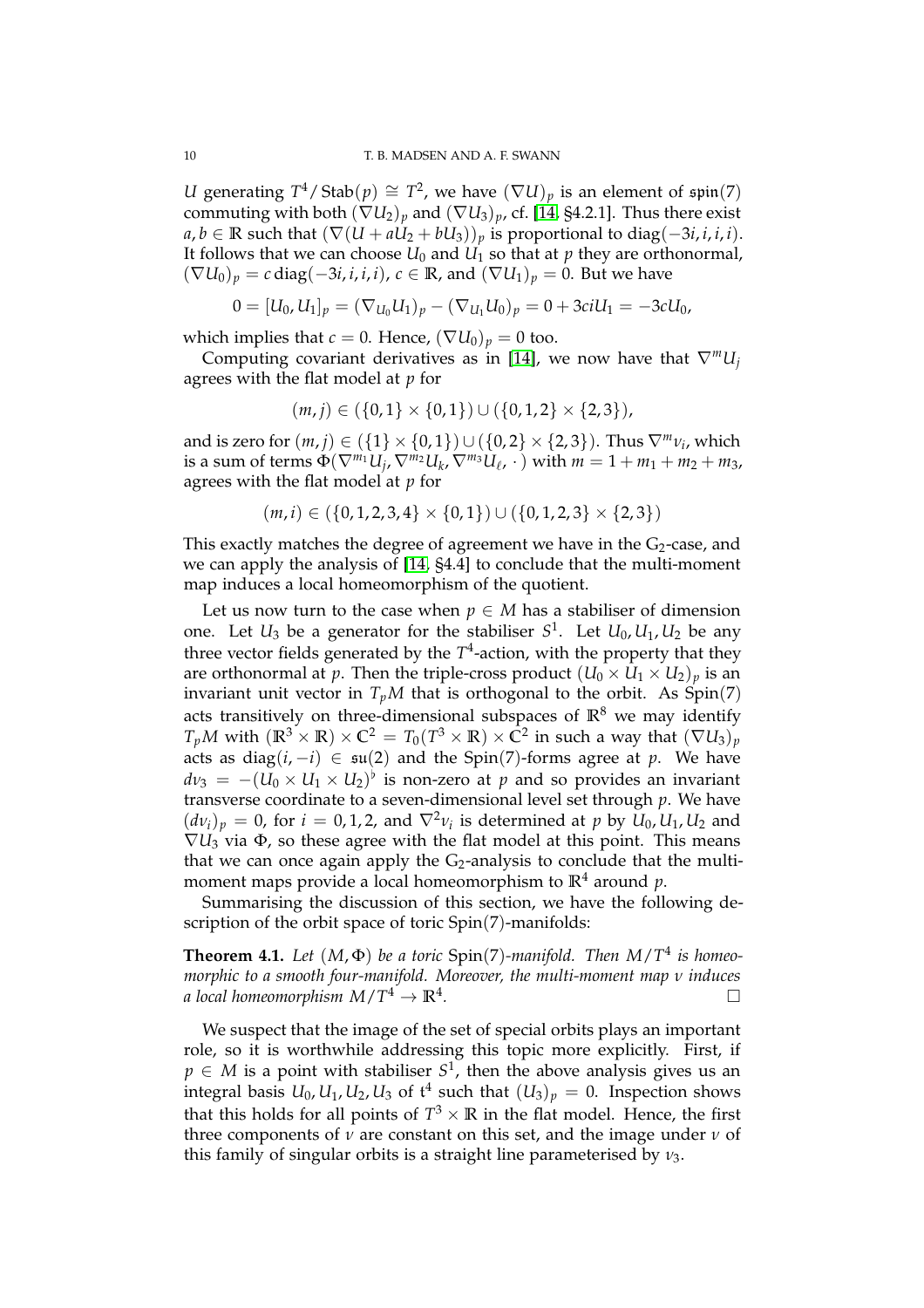Next, let us consider the case when  $p$  has  $T^2$  as its isotropy subgroup. Then the normal bundle of the two-torus  $T^4p$  is  $\mathbb{C}^3$ , and there are three families of points with circle stabiliser, meeting at *p*. Again looking at the associated flat model, we see that there is an integral basis *U*0, *U*1, *U*2, *U*<sup>3</sup> of  $\mathfrak{t}^4$  that has  $(U_2)_p = 0 = (U_3)_p$  at  $p$  and such that  $U_2$ ,  $U_3$  and  $-U_2-U_3$ generate the circle stabilisers of the three families. The images of these families under *ν* have constant  $\nu_0$  and  $\nu_1$  coordinates and give three halflines meeting at  $v(p)$  and lying in  $v_2$ ,  $v_3$  or  $v_2 - v_3$  constant.

Of course, we do not generally know how these lines are aligned in the target space **R**<sup>4</sup> .

**Proposition 4.2.** The image in  $M/T^4$  of the union  $M \setminus M_0$  of singular orbits *consists locally of trivalent graphs in* **R**<sup>4</sup> *with edges that are straight lines of rational slope in the ν-coordinates, with primitive slope vectors summing to zero at each vertex.*

#### 5. Orthogonal Killing vectors

<span id="page-10-0"></span>In contrast with the  $G_2$ -case (see, for example, [\[14,](#page-13-1)  $\S5.1.2$ ]), there are no known examples of complete toric Spin(7)-manifolds with full holonomy. On the other hand, one would expect that also in this setting, the analysis of 'diagonal' solutions might lead to simple (incomplete) explicit metrics with full holonomy.

So let us assume  $V_{ij} = 0$  for all  $i \neq j$ , i.e., the generating vector fields for the torus action are orthogonal. Writing *V<sup>i</sup>* for *Vii*, the Spin(7)-metric now takes the form

$$
g = \sum_{i=0}^{3} \frac{1}{V_i} (\theta_i^2 + V_0 V_1 V_2 V_3 dv_i^2).
$$

In this case, the curvature 2-forms associated with the *T* <sup>4</sup> fibration are given by:

$$
\omega_0 = -V_3 \frac{\partial V_0}{\partial v_3} dv_{12} + V_2 \frac{\partial V_0}{\partial v_2} dv_{13} - V_1 \frac{\partial V_0}{\partial v_1} dv_{23},
$$
  
\n
$$
\omega_1 = V_3 \frac{\partial V_1}{\partial v_3} dv_{02} - V_2 \frac{\partial V_1}{\partial v_2} dv_{03} + V_0 \frac{\partial V_1}{\partial v_0} dv_{23},
$$
  
\n
$$
\omega_2 = -V_3 \frac{\partial V_2}{\partial v_3} dv_{01} + V_1 \frac{\partial V_2}{\partial v_1} dv_{03} - V_0 \frac{\partial V_2}{\partial v_0} dv_{13},
$$
  
\n
$$
\omega_3 = V_2 \frac{\partial V_3}{\partial v_2} dv_{01} - V_1 \frac{\partial V_3}{\partial v_1} dv_{02} + V_0 \frac{\partial V_3}{\partial v_0} dv_{12}.
$$

The divergence-free condition tells us that  $\partial V_i / \partial v_i = 0$ , for *i* = 0, 1, 2, 3. Then the condition  $d\omega = 0$  is given by the equations

<span id="page-10-2"></span>
$$
\sum_{j=0}^{3} V_j \frac{\partial^2 V_i}{\partial v_j^2} = 0, \qquad i = 0, 1, 2, 3,
$$
\n(5.1)

together with

<span id="page-10-1"></span>
$$
\frac{\partial V_i}{\partial v_j} \frac{\partial V_j}{\partial v_i} = 0, \qquad i, j \in \{0, 1, 2, 3\}, \ i \neq j. \tag{5.2}
$$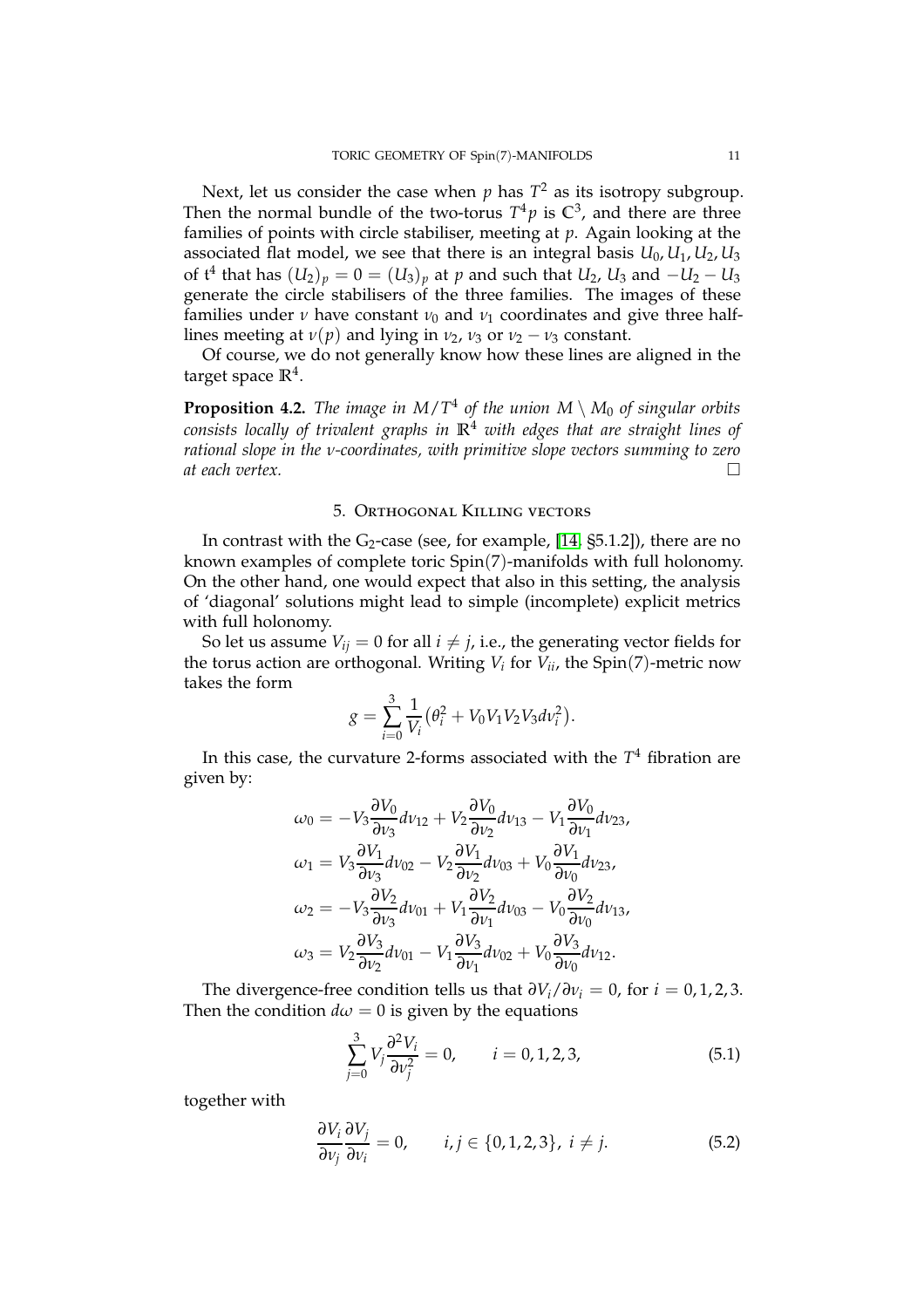<span id="page-11-0"></span>**Proposition 5.1.** *After permuting indices, analytic solutions to equation* [\(5.2\)](#page-10-1) *with*  $\partial V_i / \partial v_i = 0$  *for all i, have one of the following forms:* 

- <span id="page-11-1"></span>(i)  $V_0 = V_0(\nu_1, \nu_2, \nu_3)$ ,  $V_1 = V_1(\nu_2, \nu_3)$ ,  $V_2 = V_2(\nu_3)$ ,  $V_3$  constant;
- <span id="page-11-2"></span>(ii)  $V_0 = V_0(\nu_1, \nu_2, \nu_3)$ ,  $V_1 = V_1(\nu_2)$ ,  $V_2 = V_2(\nu_3)$ ,  $V_3 = V_3(\nu_1)$ ;
- <span id="page-11-3"></span>(iii)  $V_0 = V_0(\nu_1, \nu_3)$ ,  $V_1 = V_1(\nu_2, \nu_3)$ ,  $V_2 = V_2(\nu_0, \nu_3)$ ,  $V_3$  constant;
- (iv)  $V_0 = V_0(\nu_1, \nu_2)$ ,  $V_1 = V_1(\nu_2, \nu_3)$ ,  $V_2 = V_2(\nu_3)$ ,  $V_3 = V_3(\nu_0)$ ;

*Proof.* Define  $r = r(V_0, \ldots, V_3)$  to be the largest number such that some  $V_i$ has *r* partial derivatives *∂Vi*/*∂ν<sup>j</sup>* not identically zero.

If *r* = 3, then we reorder indices so that there is a on open dense set *U* on which  $(\partial V_0/\partial v_i)_p \neq 0$  for  $i = 1, 2, 3$  and all  $p \in U$ . Equation [\(5.2\)](#page-10-1) then gives  $\partial V_i/\partial v_0 = 0$  on  $U_0$  for  $i = 1, 2, 3$ . Thus  $V_1 = V_1(v_2, v_3)$ ,  $V_2 = V_2(v_1, v_3)$ and  $V_3(\nu_1, \nu_2)$ . Let  $r' = r(V_1, V_2, V_3)$ . If  $r' = 2$ , then we rearrange to get  $(\partial V_1/\partial v_j)_p \neq 0$  for  $j = 2, 3$ , for all p in a (smaller) open dense set. It follows that  $V_2 = V_2(v_3)$  and  $V_3 = V_3(v_2)$ . But by [\(5.2\)](#page-10-1), only one of these can have a derivative that is not identically zero, so we have case [\(i\).](#page-11-0) If  $r' = 1$ , then we may assume  $V_1 = V_1(v_2)$  is not constant zero. It follows that  $\partial V_2 / \partial v_1 \equiv 0$ , so  $V_2 = V_2(v_3)$  and we get case [\(ii\).](#page-11-1)

If  $r = 2$ , then we may take  $V_0 = V_0(v_1, v_2)$ , non-constant in each variable. This implies  $V_1 = V_1(v_2, v_3)$ . If  $V_1$  is non-constant in both variables, then  $V_2 = V_2(v_3)$  and  $V_3 = V_3(v_0, v_2)$ . Now either  $V_2$  is constant, which may be rearranged to case [\(iii\),](#page-11-2) or  $V_3 = V_3(v_0)$ , which is case [\(iv\).](#page-11-3)

For  $r = 1$ , we may assume  $V_0 = V_0(v_1)$ . If this is non-constant, then we may take  $V_1 = V_1(v_2)$ . When  $V_1$  is non-constant, we then have  $V_2$  is  $V_2(v_3)$ or  $V_2(v_0)$ . In the former case  $V_3 = V_3(v_0)$ , a subcase of [\(ii\),](#page-11-1) or  $V_3 = V_3(v_1)$ , a subcase of (iv) The latter case gives subcases of (ii) a subcase of [\(iv\).](#page-11-3) The latter case gives subcases of [\(ii\).](#page-11-1)

Solutions to the full  $Spin(7)$  equations with  $V_3$  constant are just Riemannian products of a circle with a toric  $G_2$ -manifold. Thus irreducible solutions have to fall under cases [\(ii\)](#page-11-1) or [\(iv\)](#page-11-3) above. A simple solution of this type is given by taking  $V_0 = v_1$ ,  $V_1 = v_2$ ,  $V_2 = v_3$ ,  $V_3 = v_0$ ,  $v_i > 0$  for all *i*. This gives the following metric for which a curvature computation shows that its (restricted) holonomy is equal to Spin(7):

$$
g = \frac{1}{\nu_1} \theta_0^2 + \frac{1}{\nu_2} \theta_1^2 + \frac{1}{\nu_3} \theta_2^2 + \frac{1}{\nu_0} \theta_3^2
$$
  
+  $\nu_2 \nu_3 \nu_0 d\nu_0^2 + \nu_1 \nu_3 \nu_0 d\nu_1^2 + \nu_1 \nu_2 \nu_0 d\nu_2^2 + \nu_1 \nu_2 \nu_3 d\nu_3^2$ ,

where

$$
d\theta_0 = -\nu_2 d\nu_{23}
$$
,  $d\theta_1 = \nu_3 d\nu_{30}$ ,  $d\theta_2 = -\nu_0 d\nu_{01}$ ,  $d\theta_3 = \nu_1 d\nu_{12}$ .

In general, if  $V_i$  is a function of a single variable, then equation  $(5.1)$ forces *V<sup>i</sup>* to be linear in that variable. Thus after an affine change of variables, for irreducible solutions in case [\(ii\),](#page-11-1) the equations [\(5.1\)](#page-10-2) become

$$
\nu_2 \frac{\partial^2 V_0}{\partial \nu_1^2} + \nu_3 \frac{\partial^2 V_0}{\partial \nu_2^2} + \nu_1 \frac{\partial^2 V_0}{\partial \nu_3^2} = 0.
$$
 (5.3)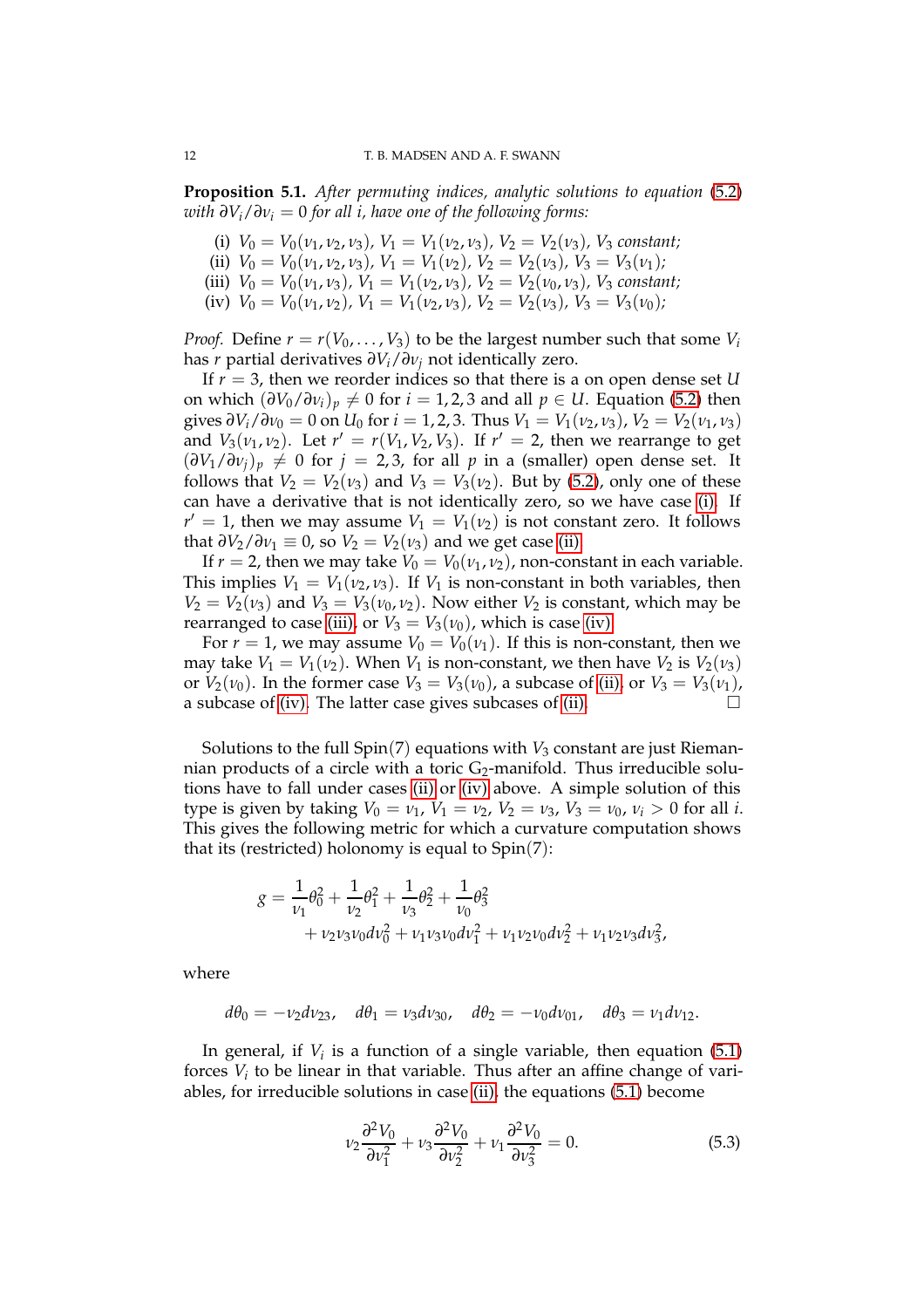A simple solution is then  $V_0 = v_1 v_2 v_3$  giving the metric

$$
g = \frac{1}{\nu_1 \nu_2 \nu_3} \theta_0^2 + \frac{1}{\nu_2} \theta_1^2 + \frac{1}{\nu_3} \theta_2^2 + \frac{1}{\nu_1} \theta_3^2 + \nu_1 \nu_2 \nu_3 d\nu_0^2 + \nu_1^2 \nu_2 \nu_3^2 d\nu_1^2 + \nu_1^2 \nu_2^2 \nu_3 d\nu_2^2 + \nu_1 \nu_2^2 \nu_3^2 d\nu_3^2,
$$

where

$$
d\theta_0 = -v_1^2 v_2 dv_{12} - v_3^2 v_1 dv_{31} - v_2^2 v_3 dv_{23},
$$
  

$$
d\theta_1 = -v_3 dv_{03}, \quad d\theta_2 = -v_1 dv_{01}, \quad d\theta_3 = -v_2 dv_{02}
$$

on  $\nu_i > 0$  for  $i = 1, 2, 3$ . Another solution is obtained by taking  $V_0 =$ *ν*<sub>1</sub><sup>2</sup>*ν*<sub>3</sub> + *ν*<sub>2</sub><sup>2</sup>*ν*<sub>1</sub> − 2*ν*<sub>3</sub><sup>2</sup>*γ*<sub>2</sub> on the non-empty domain where *V*<sub>0</sub> > 0 and *νi* > 0 for  $i = 1, 2, 3$ .

For case [\(iv\),](#page-11-3) we have

$$
V_1 \frac{\partial^2 V_0}{\partial v_1^2} + v_3 \frac{\partial^2 V_0}{\partial v_2^2} = 0, \quad v_3 \frac{\partial^2 V_1}{\partial v_2^2} + v_0 \frac{\partial^2 V_1}{\partial v_3^2} = 0.
$$

But this holds for an open set in all the variables. In the second equation, letting  $\nu_0$  vary we see that  $V_1 = V_1(\nu_2, \nu_3)$  must be linear in each variable,  $V_1 = A + Bv_2 + Cv_3 + Dv_2v_3$ . Considering the *v*<sub>3</sub>-dependence, the first equation decouples as

<span id="page-12-12"></span>
$$
(A + B\nu_2)\frac{\partial^2 V_0}{\partial \nu_1^2} = 0, \quad (C + D\nu_2)\frac{\partial^2 V_0}{\partial \nu_1^2} + \frac{\partial^2 V_0}{\partial \nu_2^2} = 0. \tag{5.4}
$$

If *A* or *B* is non-zero, then  $V_0 = V_0(v_1, v_2)$  becomes linear in both variables; otherwise we have  $V_1 = Cv_3 + Dv_2v_3$  and  $V_0$  satisfies the last equation of [\(5.4\)](#page-12-12).

#### <span id="page-12-0"></span>**REFERENCES**

- <span id="page-12-1"></span>[1] M. Berger, *Sur les groupes d'holonomie homogène des variétés à connexion affine et des variétés riemanniennes*, Bull. Soc. Math. France **83** (1955), 279–330.
- <span id="page-12-2"></span>[2] E. Bonan, *Sur des variétés riemanniennes à groupe d'holonomie G*<sup>2</sup> *ou spin* (7), C. R. Acad. Sci. Paris Sér. A-B **262** (1966), A127–A129.
- <span id="page-12-5"></span><span id="page-12-4"></span>[3] R. L. Bryant, *Metrics with exceptional holonomy*, Ann. of Math. (2) **126** (1987), no. 3, 525–576.
- [4] R. L. Bryant and S. M. Salamon, *On the construction of some complete metrics with exceptional holonomy*, Duke Math. J. **58** (1989), no. 3, 829–850.
- <span id="page-12-8"></span>[5] D. Crowley and J. Nordström, *New invariants of G*<sub>2</sub>-structures, Geom. Topol. **19** (2015), no. 5, 2949–2992.
- <span id="page-12-9"></span>[6] A. S. Dancer and A. F. Swann, *Hypertoric manifolds and hyperKähler moment maps*, Special metrics and group actions in geometry (S. Chiossi, A. Fino, E. Musso, F. PodestÃă, and L. Vezzoni, eds.), Springer INdAM Series, no. 23, Springer, Cham, 2017, pp. 107– 127.
- <span id="page-12-3"></span>[7] M. Fernández, *A classification of Riemannian manifolds with structure group* Spin(7), Ann. Mat. Pura Appl. (4) **143** (1986), 101–122.
- <span id="page-12-10"></span>[8] G. W. Gibbons and S. W. Hawking, *Gravitational multi-instantons*, Phys. Lett. B **78** (1978), no. 4, 430–432.
- <span id="page-12-11"></span>[9] , *Classification of gravitational instanton symmetries*, Comm. Math. Phys. **66** (1979), no. 3, 291–310.
- <span id="page-12-6"></span>[10] D. Joyce, *Compact* 8*-manifolds with holonomy* Spin(7), Invent. Math. **123** (1996), no. 3, 507–552.
- <span id="page-12-7"></span>[11] , *A new construction of compact* 8*-manifolds with holonomy* Spin(7), J. Differential Geom. **53** (1999), no. 1, 89–130. MR 1776092